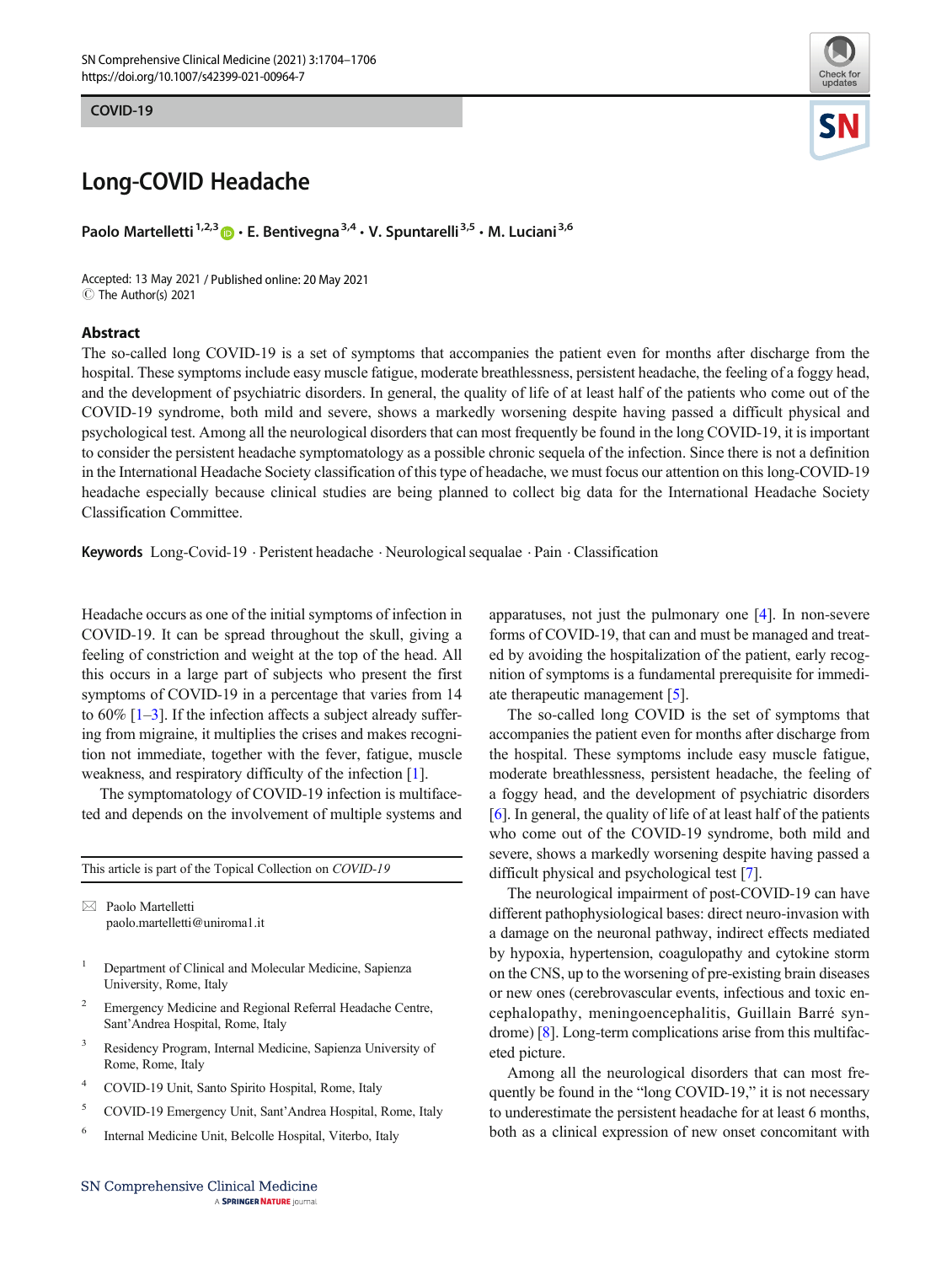<span id="page-1-0"></span>cognitive blunting, such as "brain fog," and as worsening/ chronicization of a pre-existing migraine [9]. Although headache does not represent a prognostic picture for the evolution of COVID-19, it must always be taken into consideration as a possible chronic sequela of the infection.

A quite similar clinical picture of sub-continuous headache was already described, as a consequence of other viral infections, as the New Daily Persistent Headache (NDPH), and had been described by Diaz-Mitoma and Walter Vanast of McGill University in Montreal, as headache resulting from Esptein-Barr Virus infection and published in 1987 in Lancet [10], headache syndrome lasting >3 months. However, this putative similarity between NDPH and long-COVID headache needs further discussion and data.

In this scientific moment of a not yet incomplete consensus not only on the nosography classification of the sequelae of COVID-19, namely long-COVID, post-acute sequelae of SARS-COV-2 (PASC, COVID long haulers, etc.), the presence of this multifaceted neurological symptomatology, headache and foggy feeling, even after negativization by COVID-19 infection, must be taken into serious consideration in order to avoid a chronicization of the headache and a further worsening of the patient's quality of life  $[11–17]$  $[11–17]$  $[11–17]$ . Furthermore, deranged innate immune signaling and activation of inflammasomes implicated in both COVID-19 headache and migraine [\[18](#page-2-0)] could also play a role in long-COVID headache, as well as sleep difficulties associated with long-COVID symptoms also be a significant element determining cognitive problems, poor memory, and chronicity of headaches [[19\]](#page-2-0).

Author Contribution All the authors contributed equally to the preparations of the manuscript.

Funding Open access funding provided by Università degli Studi di Roma La Sapienza within the CRUI-CARE Agreement.

Data Availability Not applicable.

Code Availability Not applicable.

## **Declarations**

Ethics Approval Not applicable.

Consent to Participate Not applicable.

Consent for Publication All the authors approved the final version of the manuscript.

Conflict of Interest The authors declare no competing interests.

Open Access This article is licensed under a Creative Commons Attribution 4.0 International License, which permits use, sharing, adaptation, distribution and reproduction in any medium or format, as long as you give appropriate credit to the original author(s) and the source, provide a link to the Creative Commons licence, and indicate if changes were made. The images or other third party material in this article are included in the article's Creative Commons licence, unless indicated otherwise in a credit line to the material. If material is not included in the article's Creative Commons licence and your intended use is not permitted by statutory regulation or exceeds the permitted use, you will need to obtain permission directly from the copyright holder. To view a copy of this licence, visit <http://creativecommons.org/licenses/by/4.0/>.

## References

- 1. Martelletti P, Bentivegna E, Luciani M, Spuntarelli V. Headache as a prognostic factor for COVID-19. Time to re-evaluate. SN Compr Clin Med. 2020;26:1–2. [https://doi.org/10.1007/s42399-020-](https://doi.org/10.1007/s42399-020-00657-7) [00657-7](https://doi.org/10.1007/s42399-020-00657-7) Epub ahead of print.
- 2. Howard LM, Garguilo K, Gillon J, Seegmiller AC, Schmitz JE, Webber SA, Banerjee R. Characteristics and clinical features of SARS-CoV-2 infections among ambulatory and hospitalized children and adolescents in an integrated health care system in Tennessee. medRxiv [Preprint]. 2020 13:2020. [https://doi.org/10.](https://doi.org/10.1101/2020.10.08.20208751) [1101/2020.10.08.20208751](https://doi.org/10.1101/2020.10.08.20208751).
- 3. Pullen MF, Skipper CP, Hullsiek KH, Bangdiwala AS, Pastick KA, Okafor EC, et al. Symptoms of COVID-19 outpatients in the United States. Open Forum Infect Dis. 2020;7(7):ofaa271. [https://doi.org/](https://doi.org/10.1093/ofid/ofaa271) [10.1093/ofid/ofaa271](https://doi.org/10.1093/ofid/ofaa271).
- 4. Spuntarelli V, Luciani M, Bentivegna E, Marini V, Falangone F, Conforti G, et al. COVID-19: is it just a lung disease? A case-based review. SN Compr Clin Med. 2020;28:1–6. https://doi.org/10. 1007/s42399-020-00418-6.
- 5. Pennica A, Conforti G, Falangone F, Martocchia A, Tafaro L, Sentimentale A, et al. Clinical management of adult coronavirus infection disease 2019 (COVID-19) positive in the setting of low and medium intensity of care: a short practical review. SN Compr Clin Med. 2020;29:1–6. [https://doi.org/10.1007/s42399-020-](https://doi.org/10.1007/s42399-020-00333-w) [00333-w](https://doi.org/10.1007/s42399-020-00333-w) Epub ahead of print.
- 6. Taquet M, Geddes JR, Husain M, Luciano S, Harrison PJ. 6-month neurological and psychiatric outcomes in 236 379 survivors of COVID-19: a retrospective cohort study using electronic health records. Lancet Psychiatry. 2021;S2215-0366(21):00084–5. [https://doi.org/10.1016/S2215-0366\(21\)00084-5](https://doi.org/10.1016/S2215-0366(21)00084-5) Online ahead of print.
- 7. Willi S, Lüthold R, Hunt A, Hänggi NV, Sejdiu D, Scaff C, et al. COVID-19 sequelae in adults aged less than 50 years: a systematic review. Travel Med Infect Dis. 2021;40:101995. [https://doi.org/10.](https://doi.org/10.1016/j.tmaid.2021.101995) [1016/j.tmaid.2021.101995](https://doi.org/10.1016/j.tmaid.2021.101995) Epub 2021 Feb 22.
- 8. Abboud H, Abboud FZ, Kharbouch H, Arkha Y, El Abbadi N, El Ouahabi A. COVID-19 and SARS-Cov-2 infection: pathophysiology and clinical effects on the nervous system. World Neurosurg. 2020;140:49–53. <https://doi.org/10.1016/j.wneu.2020.05.193> Epub 2020 May 28.
- 9. Mendelson M, Nel J, Blumberg L, Madhi SA, Dryden M, Stevens W, et al. Long-COVID: an evolving problem with an extensive impact. S Afr Med J. 2020;111(1):10–2. [https://doi.org/10.7196/](https://doi.org/10.7196/SAMJ.2020.v111i11.15433) [SAMJ.2020.v111i11.15433.](https://doi.org/10.7196/SAMJ.2020.v111i11.15433)
- 10. Diaz-Mitoma F, Vanast WJ, Tyrrell DL. Increased frequency of Epstein-Barr virus excretion in patients with new daily persistent headaches. Lancet. 1987;1(8530):411–5. [https://doi.org/10.1016/](https://doi.org/10.1016/s0140-6736(87)90119-x) [s0140-6736\(87\)90119-x](https://doi.org/10.1016/s0140-6736(87)90119-x).
- 11. Mahajan N, Singla M, Singh B, Sajja V, Bansal P, Paul B, et al. 2019-NCoV: What every neurologist should know? Ann Indian Acad Neurol. 2020;23(Suppl 1):S28–32. [https://doi.org/10.4103/](https://doi.org/10.4103/aian.AIAN_210_20) [aian.AIAN\\_210\\_20](https://doi.org/10.4103/aian.AIAN_210_20) Epub 2020.